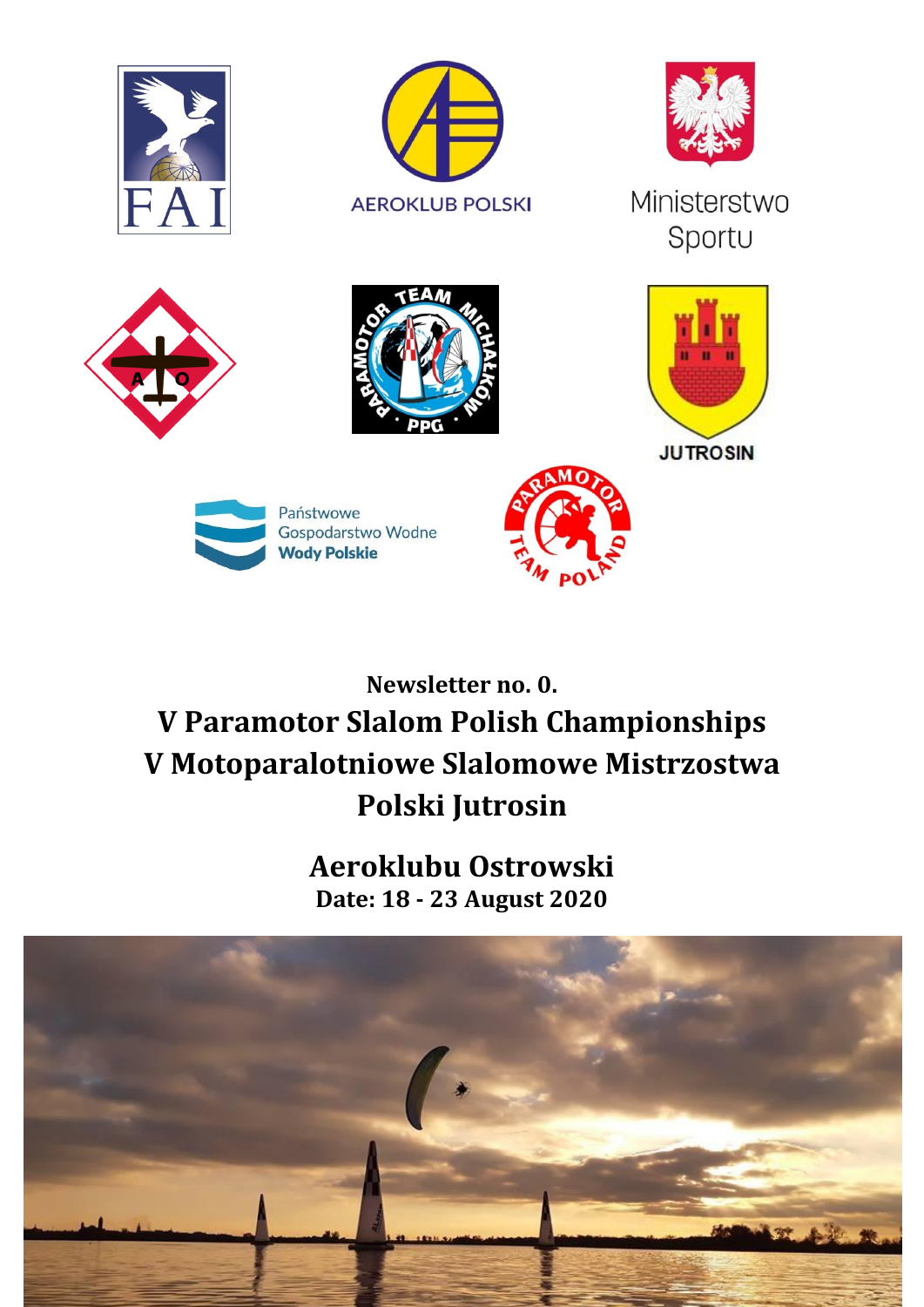



## **Organized by:**

#### **Aeroklub Ostrowski**

## **Stowarzyszenie Paralotnie Michałków**

## **Komisja Mikrolotowa Aeroklubu Polskiego**

#### **Co-organizer:**

## **Urząd Miasta i Gminy Jutrosin**

**Director of competition: Karol Skarżyński Contact person: [kskarzynski@michalkow.pl](mailto:kskarzynski@michalkow.pl) +48 793 474 312 Vice Director of competition: Dariusz Kempiński Contact person: [biuro@info-net.org.pl](mailto:biuro@info-net.org.pl) +48 698 618 357 Sports director: Adam Paska Contact person: [a.paska@aeroklubpolski.pl](mailto:a.paska@aeroklubpolski.pl) +48 501 122 710 Internet: [www.kadrappg.pl](http://www.kadrappg.pl/) FB - Paramotor Team Poland FB – <https://www.facebook.com/aeroklubostrowski/> FB - <https://www.facebook.com/Paralotnie.Michalkow> Registration: [a.paska@aeroklubpolski.pl](mailto:a.paska@aeroklubpolski.pl) and [dyrektor@michalkow.pl](mailto:dyrektor@michalkow.pl)**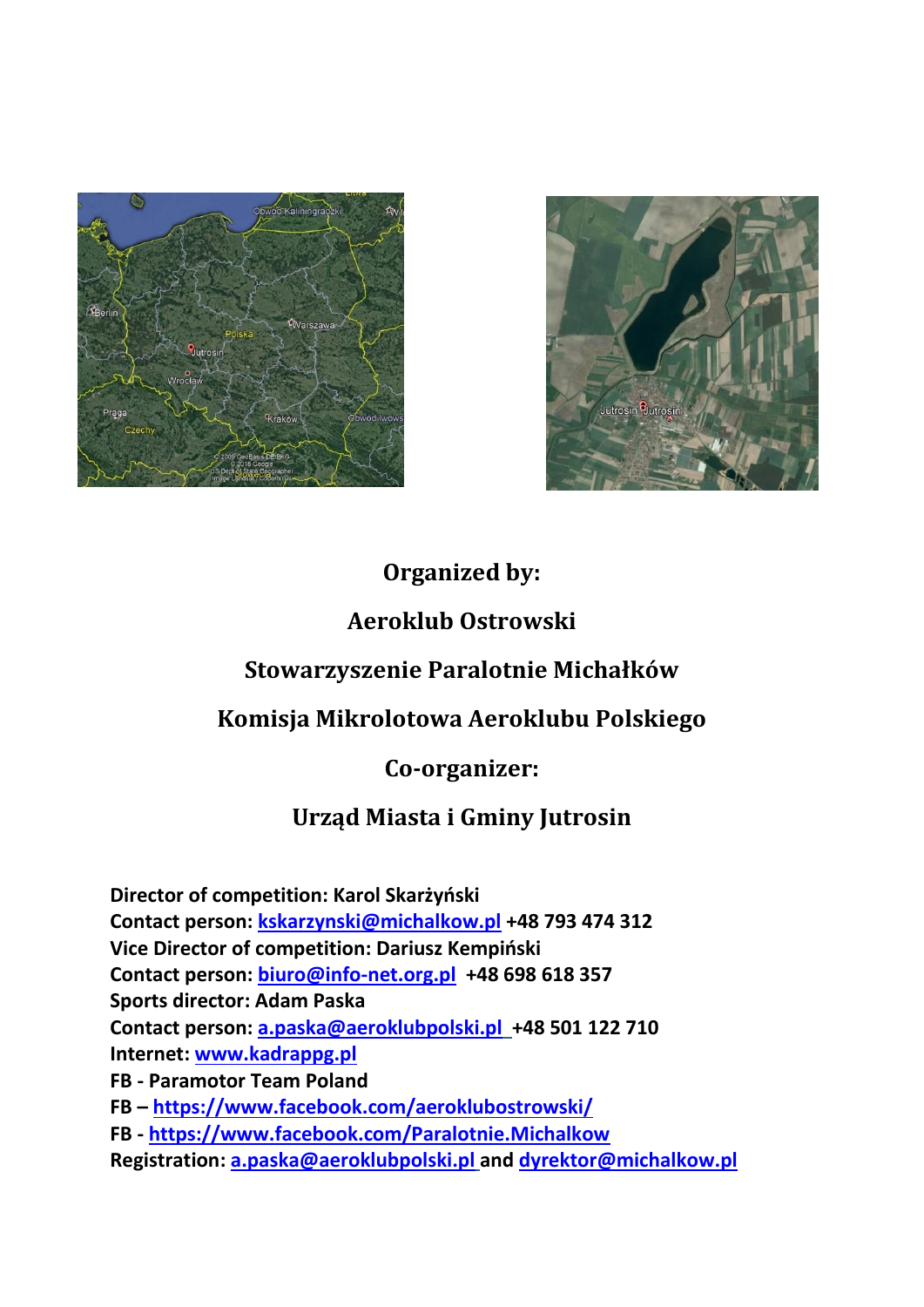#### **Referees:**

- **1. Mirosław Górski**
- **2. Olga Rogacewicz**

**3. Representative of competitors, who will be chosen during the first briefing Competition office:**

- **1. Natalia Paska**
- **2. Marcelina Kempińska**
- **3. Jagoda Szorek**

**Registration:** 

**Please send your applications to: [a.paska@aeroklubpolski.pl](mailto:a.paska@aeroklubpolski.pl) and [dyrektor@michalkow.pl](mailto:dyrektor@michalkow.pl)**

**Please send us following information: Name and surname: Class: (PF1)(PL1) License number LSFAI : Telephone number: Facebook profile:**

**Picture :**

**Competition :**

**IV MPSMP competition will take place from 18th to 23th of August depending on the weather.**

**First briefing :** 

**At 5 p.m. on 15th of August (Saturday) in the designated area in Jutrosin.**

**After the registration, on 16 th to 17th of August an official training will take place.**

**Conditions of participation:**

- **Valid qualification certificate, which allows to fly with PPG/ PPGG or other similar licenses and certificates**
- **FAI license\***
- **Valid OC insurance including moto paragliding**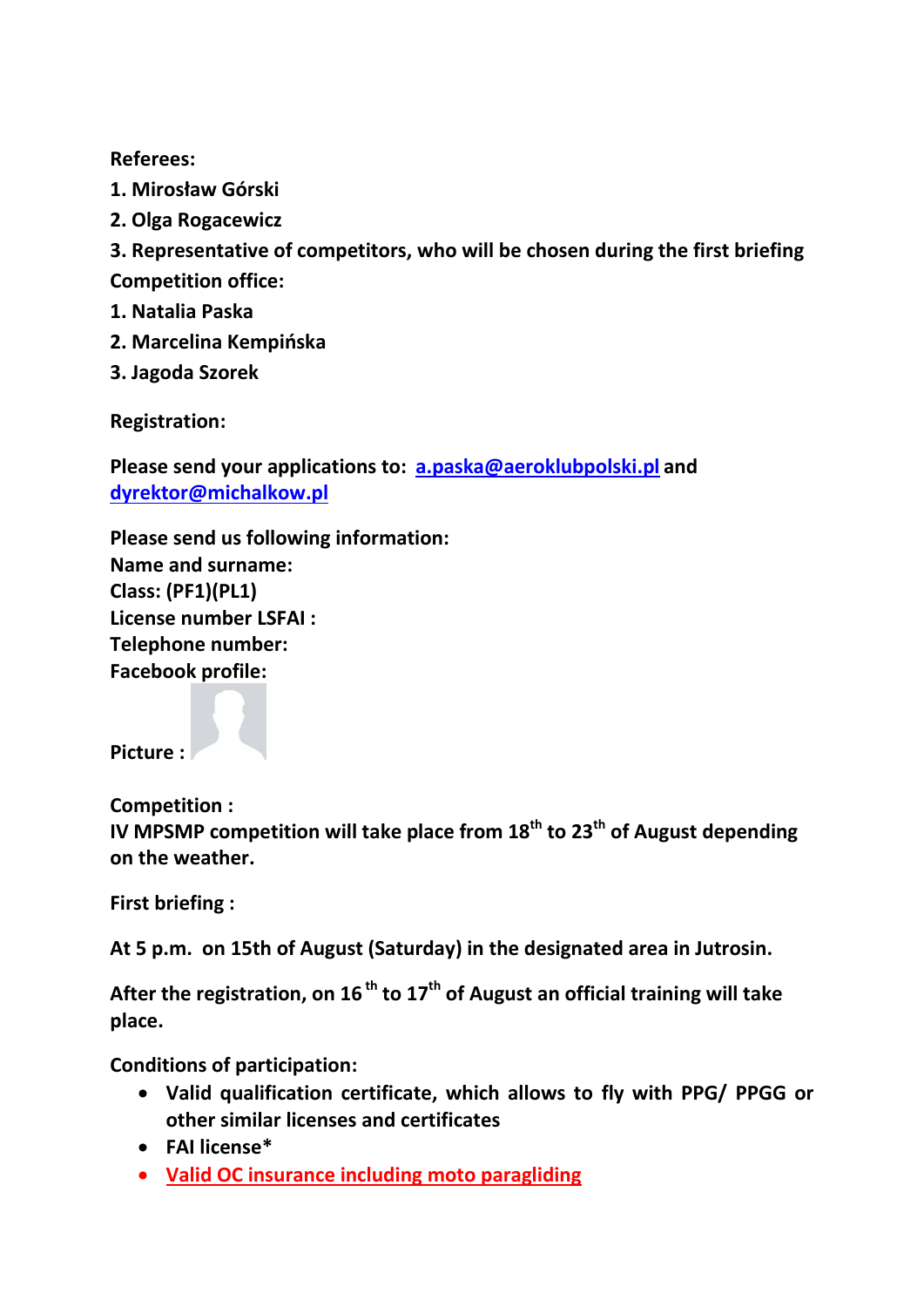- **Signed registration card on the registration date**
- **Glide, engine and rescue chute in good technical condition**
- **Paid entry fee**
- **Life jacket in good technical condition**

**\*Participants, who don't have the FAI (NAC) license are allowed to compete in the championships, but will not be classified in IV MPSMP.** 

**Entry fee competition: 225 EUR (1000 PLN)** 

**Entry fee - training 55 Euro (250 PLN) for 1 training day**

**Payment by bank transfer: Account PLN IBAN: PL 02 1090 1160 0000 0000 1600 9522 Account EUR IBAN: PL 10 1090 1160 0000 0001 1773 9001 BIC (SWIFT CODE): WBKPPLPP**

**Entry fee must be paid latest on the registration date.** 

**Accommodation:**

**Pakosław (approx. 7 km) <https://www.facebook.com/rozanyzakatekosiek/> <https://palacpakoslaw.pl/> Jutrosin <https://www.eholiday.pl/noclegi-oy1772.html> <http://jutrosin.eu/noclegi> Camping: Topola Wielka<http://www.karawaning.net/> Contact Adam 797 205 960**

**Catering:**

**Catering will not be provided, but there will be food trucks in the competition area.**